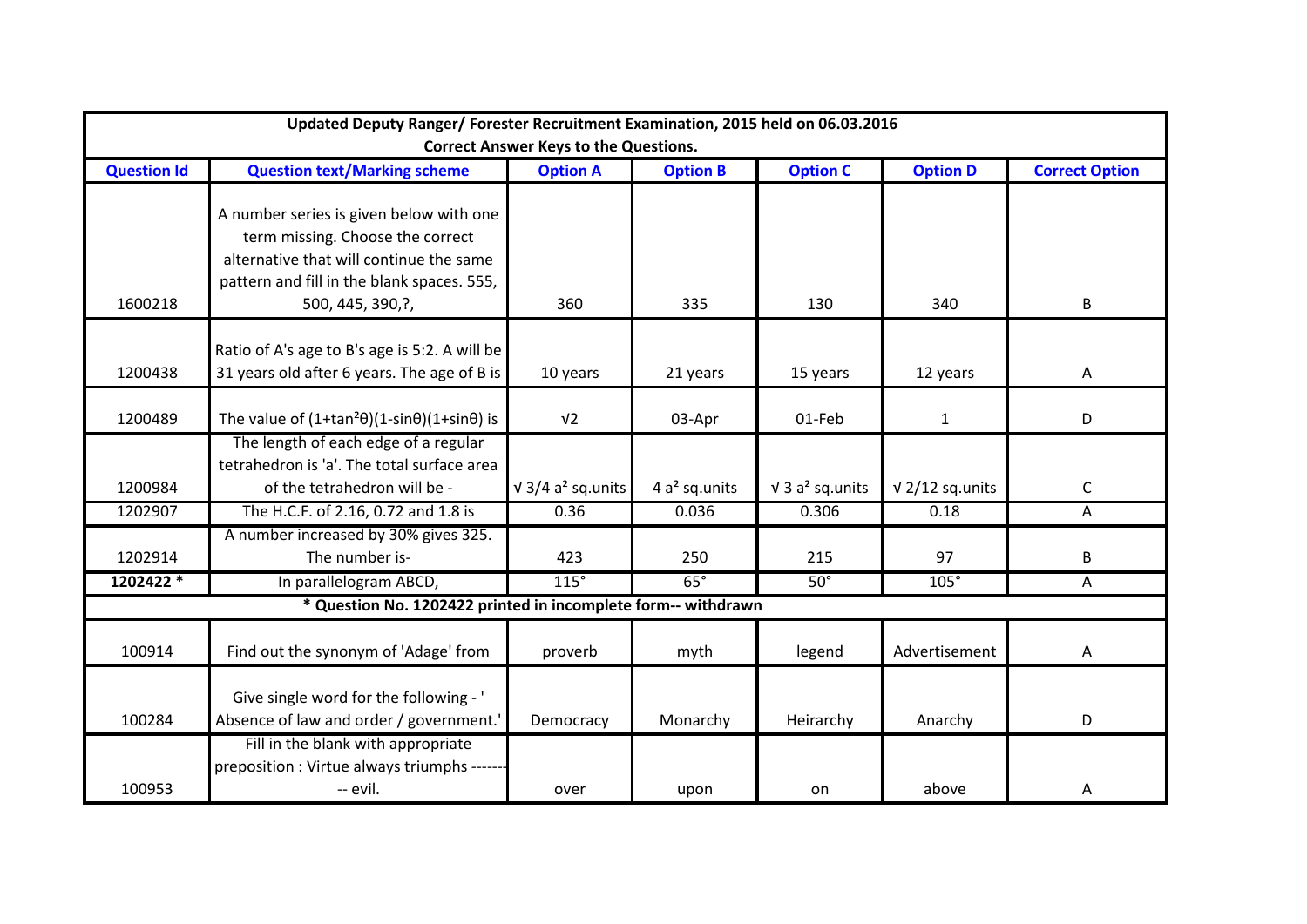| 100131 | Preposition or article is missing in the<br>sentence given below, choose the correct<br>preposition or article to fill up the blank<br>space by selecting A, B, C or D as the case<br>may be: Most of the smokers are<br>exposed to ___ risk of lung cancer. |                                                 | an                                                 | the                                                                     | from                                                                         | $\mathsf C$ |
|--------|--------------------------------------------------------------------------------------------------------------------------------------------------------------------------------------------------------------------------------------------------------------|-------------------------------------------------|----------------------------------------------------|-------------------------------------------------------------------------|------------------------------------------------------------------------------|-------------|
|        |                                                                                                                                                                                                                                                              | a                                               |                                                    |                                                                         |                                                                              |             |
| 101108 | The tiger ran<br>the deer.                                                                                                                                                                                                                                   | for                                             | after                                              | into                                                                    | over                                                                         | B           |
| 100620 | The Headmaster with all the teachers of<br>his school------arrived.                                                                                                                                                                                          | has                                             | have                                               | was                                                                     | can                                                                          | Α           |
| 100246 | Fill in the blanks with simple past tense<br>form of the verb given in the bracket:-<br>You ------ (not see) me yesterday.                                                                                                                                   | did not see                                     | did not saw                                        | did not seen                                                            | could not saw                                                                | A           |
| 101478 | You may choose ---- dress you like.                                                                                                                                                                                                                          | few                                             | any                                                | many                                                                    | only                                                                         | B           |
| 200683 | The primary colours are                                                                                                                                                                                                                                      | Blue, Green,<br>Yellow                          | Red, Blue, Green                                   | Red, Blue,<br>Yellow                                                    | Violet, Indigo,<br>Blue                                                      | B           |
| 401398 | An example of a correct food chain is                                                                                                                                                                                                                        | grass<br>$\rightarrow$ tiger $\rightarrow$ deer | $grass \rightarrow grasshop$<br>per→frog→snak<br>e | rat $\rightarrow$ hawk $\rightarrow$ pad<br>$dy \rightarrow$ jungle cat | zooplankton->p<br>hytoplankton -> s<br>mall fish $\rightarrow$ large<br>fish | $\sf B$     |
| 600109 | The study of soil is known as                                                                                                                                                                                                                                | Pedogenesis                                     | Pedology                                           | Ecology                                                                 | Palaeontology                                                                | B           |
| 800434 | The water body which separates India<br>from Srilanka is called                                                                                                                                                                                              | Malacca Strait                                  | Palk Strait                                        | <b>Bering Strait</b>                                                    | <b>Taiwan Strait</b>                                                         | B           |
| 802268 | Who had been acted in the character of<br>'Feluda' in 'Feluda' by Satyajit Ray?                                                                                                                                                                              | Tapesh Ranjan<br>Mitra                          | Pradosh<br>Ch.Mitra                                | Lalmohan<br>Ganguli                                                     | Neladri Sarkar                                                               | B           |
| 900089 | The ozone layer restricts                                                                                                                                                                                                                                    | Visible light                                   | Infrared<br>radiation                              | X-rays and<br>gamma rays                                                | <b>Ultraviolet</b><br>radiation                                              | D           |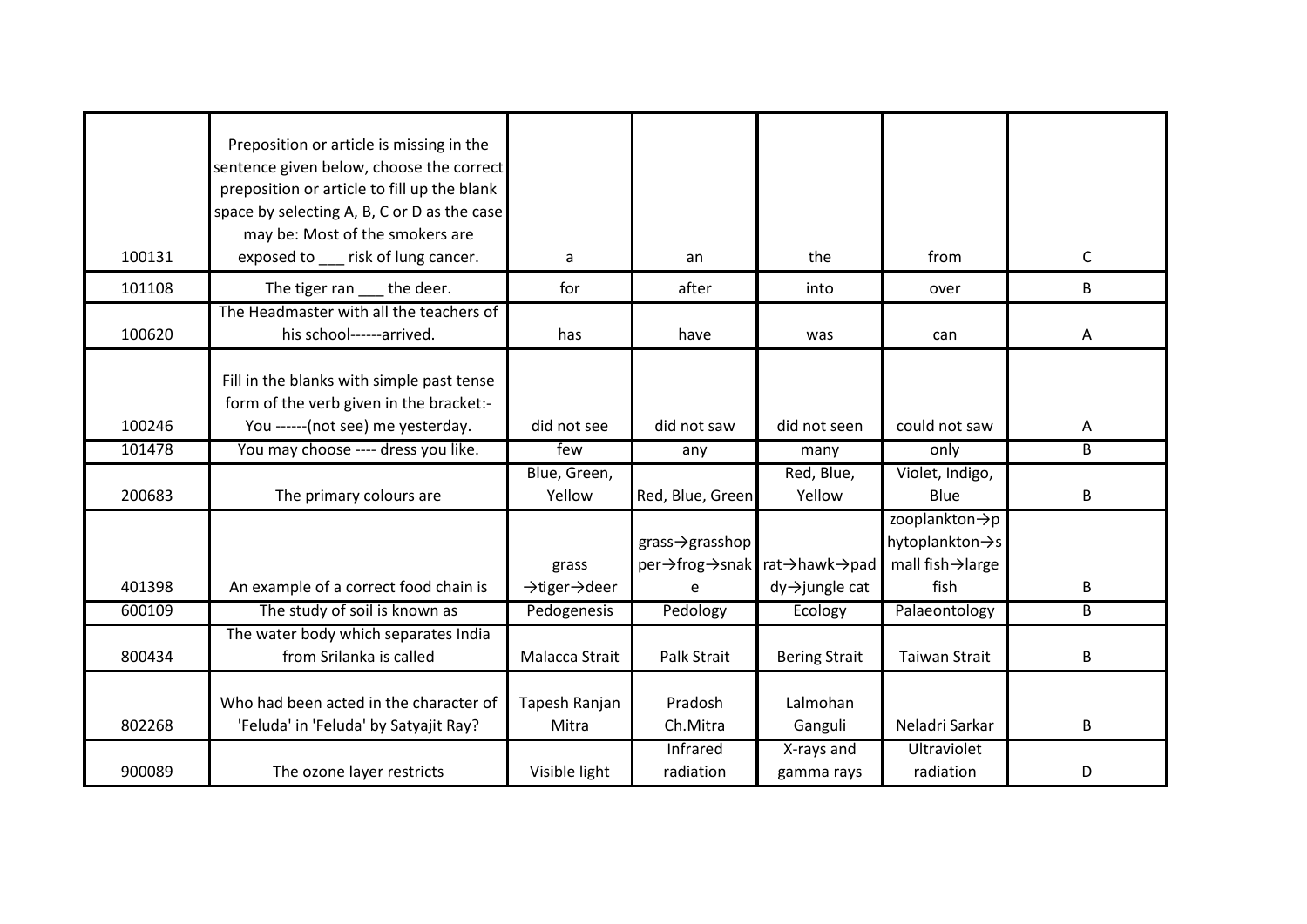|         | By attacking Writers Building Binoy-Badal-                                          |                |                     |                |               |   |
|---------|-------------------------------------------------------------------------------------|----------------|---------------------|----------------|---------------|---|
| 501885  | Dinesh killed                                                                       | Carnel Simpson | Anderson            | Steavenson     | <b>Tegert</b> | Α |
|         | 'Sheikh Hasina' of Bangladesh is                                                    |                |                     |                |               |   |
| 900418  | associated with                                                                     | Awami League   | B.N.P               | Jamat-e-Islami | Aamra Bangali | A |
|         |                                                                                     | <b>Mukhesh</b> |                     |                |               |   |
| 900665  | Currently, the richest person of India is                                           | Ambani         | Dilip Shanghvi      | Azim Premji    | Pallonji      | Α |
|         | In the month of December 2015, India                                                |                |                     |                |               |   |
|         | signed civil nuclear agreement deal                                                 |                |                     |                |               |   |
| 900518  | with                                                                                | Australia      | United Kingdom      | New Zealand    | Japan         | D |
|         |                                                                                     |                |                     |                |               |   |
|         | Various terms of a letter series are given                                          |                |                     |                |               |   |
|         | with one term missing as shown by (?).                                              |                |                     |                |               |   |
|         | Choose the missing term out of the given                                            |                |                     |                |               |   |
| 1600236 | alternatives. D, G, ?, M, P                                                         | K              | $\mathbf{I}$        |                | $\mathsf{L}$  | B |
|         |                                                                                     |                |                     |                |               |   |
|         | A tank has capacity of 240lts. A pipe can                                           |                |                     |                |               |   |
|         | empty 1/4th of the tank in 5 minutes and                                            |                |                     |                |               |   |
|         | another pipe can empty 1/3rd of the tank                                            |                |                     |                |               |   |
|         | in 6 minutes. The tanks is filled and both                                          |                |                     |                |               |   |
| 1201395 | the pipes are opened for 3 minutes.<br>Water is now left in the tank is-            | 160lts         | 164lts              | 196lts         | 200lts        | B |
|         |                                                                                     |                |                     |                |               |   |
|         | The average weight of 4 men is increased                                            |                |                     |                |               |   |
|         | by 3 kg. when one of them who weighs                                                |                |                     |                |               |   |
|         | 120 kg. is replaced by another man. The                                             |                |                     |                |               |   |
| 1202129 | weight of the new man is $-$                                                        |                | 132 kg.             | 144 kg.        | 123 kg.       | B |
|         |                                                                                     | 120 kg.        |                     |                |               |   |
|         | The largest pole that can be placed in a<br>hall of 11 m.long, 9 m.broad and 3V6 m. |                |                     |                |               |   |
| 1201159 | high is                                                                             | 14 m.          | $(20+3\sqrt{6})$ m. | 16 m.          | 18 m.         | C |
|         |                                                                                     |                |                     |                |               |   |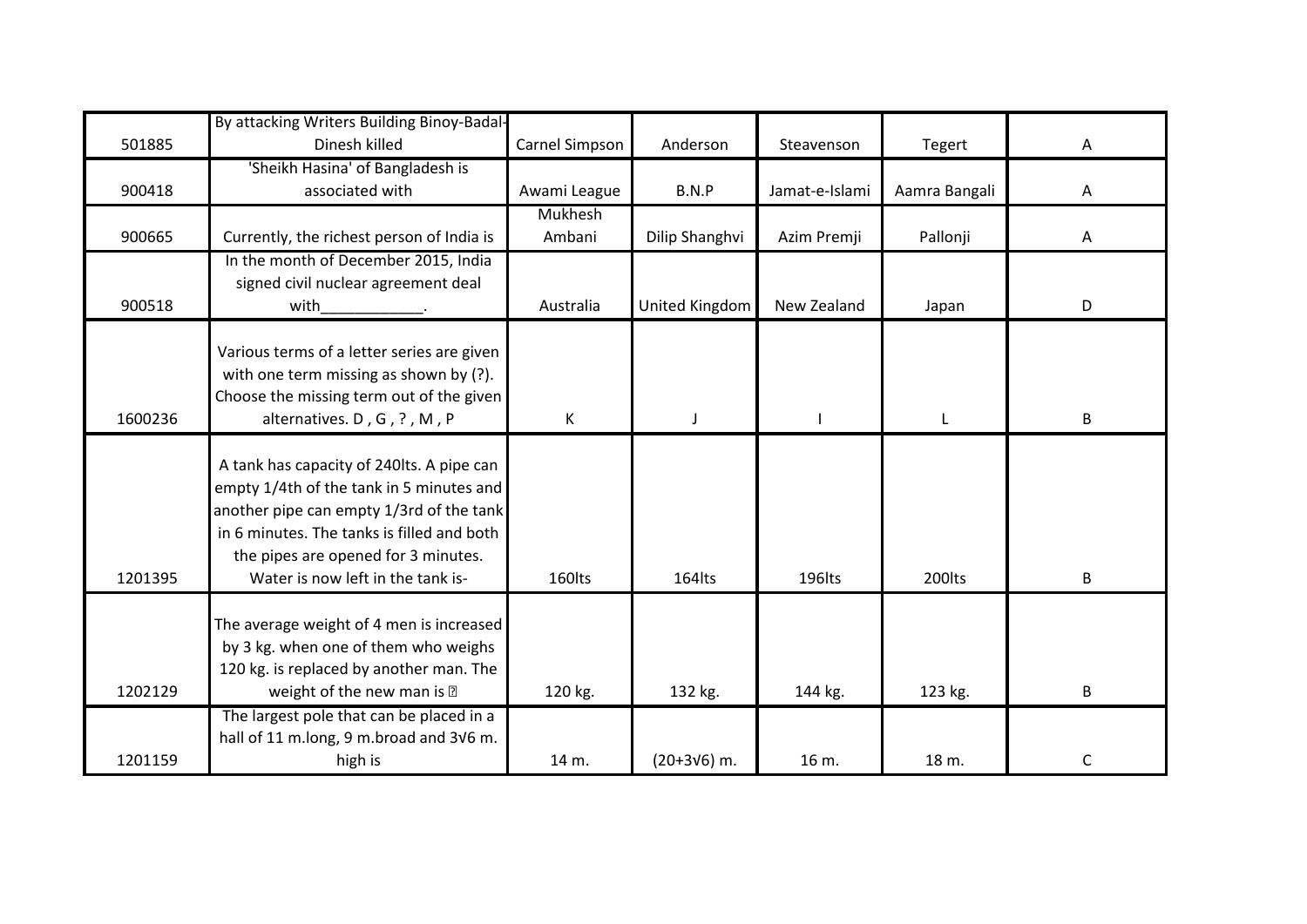|         | Hypotenuse and one side of a right                                                                                                                                                                                                                |                          |                              |                         |                                |             |
|---------|---------------------------------------------------------------------------------------------------------------------------------------------------------------------------------------------------------------------------------------------------|--------------------------|------------------------------|-------------------------|--------------------------------|-------------|
|         | angled triangle is $(4x^2+1)$ cm and $(4x^2-$                                                                                                                                                                                                     |                          |                              |                         |                                |             |
|         | 1)cm. Length of third side of the triangle                                                                                                                                                                                                        |                          |                              |                         |                                |             |
| 1202739 | is -                                                                                                                                                                                                                                              | $2x^2$                   | 4x                           | $4x^2$                  | 2x                             | B           |
|         | The interest on Rs.300 for 3 years is                                                                                                                                                                                                             |                          |                              |                         |                                |             |
| 1201804 | Rs.27. The rate of simple interest is                                                                                                                                                                                                             | 3%                       | 10%                          | $2\frac{1}{3}$ %        | 5%                             | Α           |
|         | Direction: There are four parts of<br>sentence (P,Q,R,S)put in jumbled order.<br>Put them in right order to form a<br>meaningful sentence. Select the correct<br>response. P=all over the world Q=it is<br>amazing R=how animals and birds S=take |                          |                              |                         |                                |             |
| 101140  | care of their wounds.                                                                                                                                                                                                                             | <b>PQRS</b>              | QRSP                         | <b>QPRS</b>             | <b>QRPS</b>                    | D           |
| 100707  | During 'Kumbh Mela' 32 people were<br>trampled underfoot. Here'trampled'<br>means:-                                                                                                                                                               | stormed at each<br>other | bumped against<br>each other | tread on and<br>crushed | jostled against<br>and pushed. | $\mathsf C$ |
| 101150  | Direction : Select the appropriate ending<br>to complete the sentence: You'd better<br>take an umbrella with you in case                                                                                                                          | it rains                 | it rained                    | it may rain             | it will rain.                  | Α           |
| 101205  | Fill in the blank with correct alternatives.<br>When she watched footages of the flood<br>victims of Orissa, her<br>reaction was to donate her pocket money<br>to the children affected by the calamity.                                          | instant                  | instance                     | instantly               | instantive                     | Α           |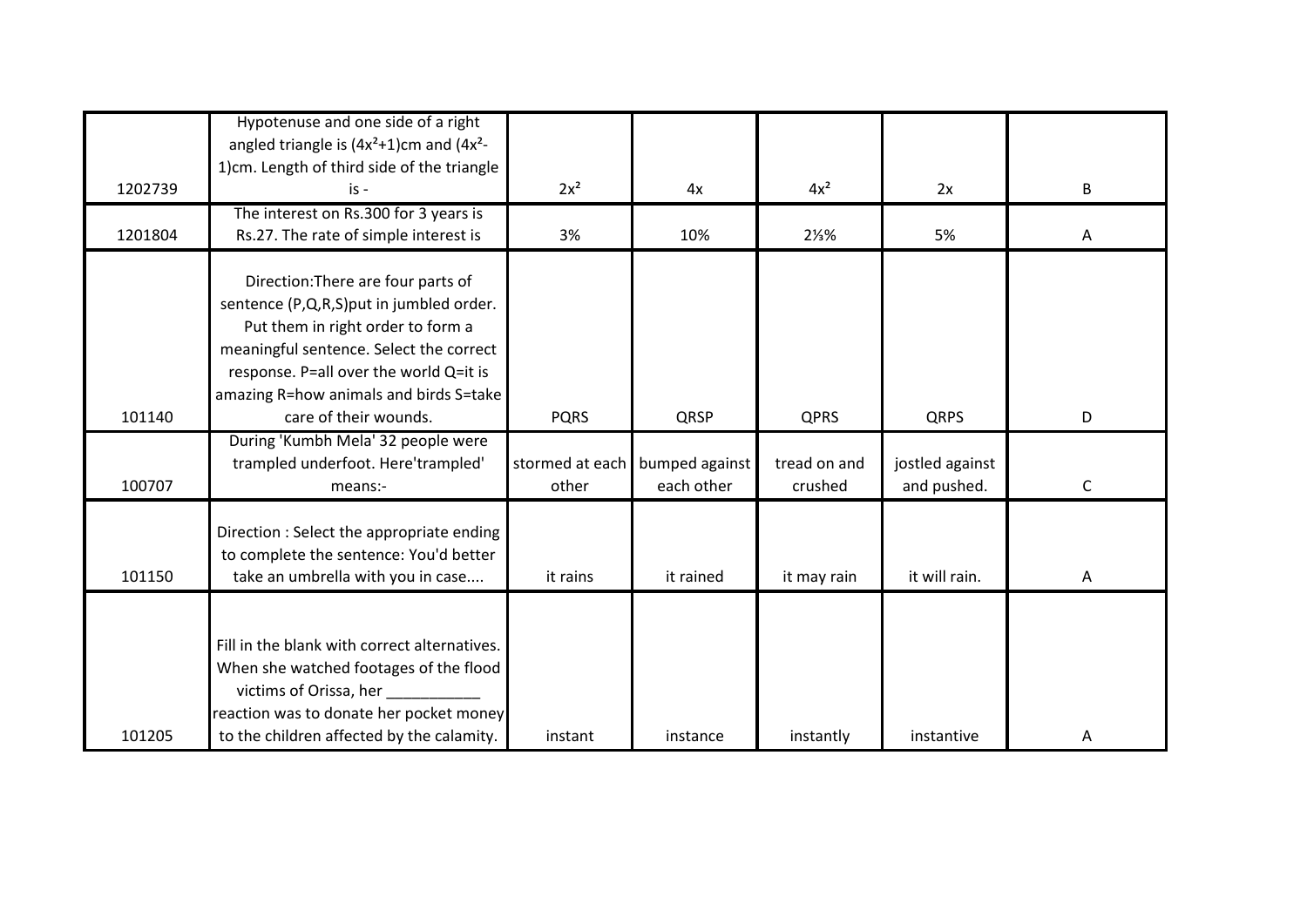|        | I have an easy access _______ him. Fill                                                          |                      |                          |                      |                  |              |
|--------|--------------------------------------------------------------------------------------------------|----------------------|--------------------------|----------------------|------------------|--------------|
| 101302 | in the blank with correct alternatives.                                                          | for                  | of                       | to                   | with             | C            |
|        |                                                                                                  | Leave without        | Leave with               | Enter without        | Enter with       |              |
| 100638 | 'Trespass'means:                                                                                 | permission           | permission               | permission           | permission       | C            |
|        |                                                                                                  |                      |                          |                      | An easy and      |              |
|        | Pick out the correct meaning of the                                                              | A newly laid         |                          |                      | comfortable      |              |
| 100414 | following Idiom: Bed of roses.                                                                   | garden of roses.     | <b>Beautiful objects</b> | Very colourful.      | situation.       | D            |
|        |                                                                                                  |                      |                          |                      |                  |              |
| 101494 | This porcelain vase is comparatively ------.                                                     | cheaper              | cheap                    | cheapen              | cheaply          | A            |
| 300847 | The metal with highest melting point is                                                          | Silver               | Copper                   | Tungsten             | Platinum         | C            |
|        |                                                                                                  |                      |                          |                      |                  |              |
| 500301 | The Head Office of the U.N.O. is                                                                 | <b>New York</b>      | Washington               | Geneva               | London           | Α            |
|        | The first woman Governor of West                                                                 |                      |                          |                      | Bijaylakshmi     |              |
| 700837 | Bengal was                                                                                       | Padmaja Naidu        | Neli Sengupta            | Sarojini Naidu       | Pandit           | A            |
|        | From the following options choose the                                                            |                      |                          |                      |                  |              |
| 801791 | odd one-                                                                                         | <b>Bombay High</b>   | Ankaleswar               | Thane                | Digboy           | A            |
|        | ** Note: Bombay High is situated at Offshore and rest of the three options are situated at land. |                      |                          |                      |                  |              |
|        |                                                                                                  |                      |                          |                      |                  |              |
|        |                                                                                                  | Association of       | Association of           | Association of       | Association of   |              |
|        |                                                                                                  | <b>Strong East</b>   | South East               | South East Asian     | South East Asian |              |
| 802503 | <b>ASEAN stands for</b>                                                                          | <b>Asian Nations</b> | <b>African Nations</b>   | <b>Nationals</b>     | <b>Nations</b>   | D            |
|        | The highest award in India in the field of                                                       |                      | Dronachaya               |                      |                  |              |
| 900209 | sports is                                                                                        | Arjuna Awards        | Awards                   | Khel sheri           | Khel Ratna       | D            |
| 800290 | The National fruit of India is                                                                   | Pineapple            | Mango                    | <b>Custard Apple</b> | Guava            | B            |
|        | Section377 of the Indian Penal Code                                                              | Attempt to           |                          | Attempt to           |                  |              |
| 900025 | deals with                                                                                       | Murder               | Dacoity                  | Suicide              | Homosuxuality    | D            |
|        |                                                                                                  |                      |                          | Weekly               | Sports           |              |
| 900674 | "Charlie Hebdo" is a famous                                                                      | Actor                | Space aircraft           | magazine             | personality      | $\mathsf{C}$ |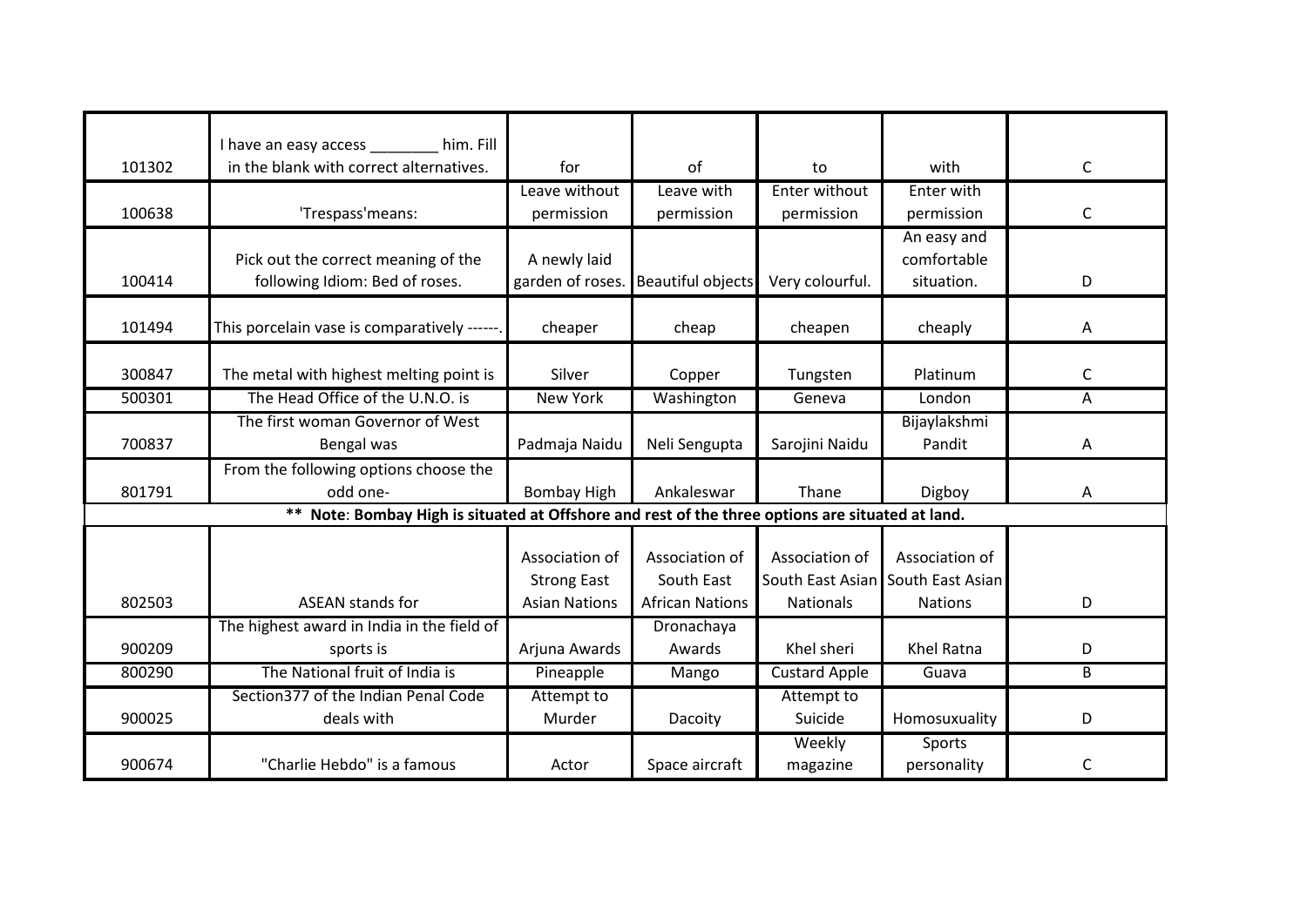|         | Four words have been given, out of which<br>three are alike in some manner and the     |               |                |                 |                   |                |
|---------|----------------------------------------------------------------------------------------|---------------|----------------|-----------------|-------------------|----------------|
|         | fourth one is different. Choose out the                                                |               |                |                 |                   |                |
| 1600243 | odd ones.                                                                              | <b>Bus</b>    | Truck          | Boat            | Tram              | $\mathsf{C}$   |
|         |                                                                                        |               |                |                 |                   |                |
|         | Pointing to a gentleman, a girl said "His<br>wife is my mother's brother's wife". How  |               |                |                 |                   |                |
| 1600260 | is the gentleman related to the girl -                                                 | Uncle         | Maternal uncle | Cousin          | Nephew            | B              |
| 1600326 | MONEY: YENOM: RIGHT: ?                                                                 | <b>HTIRG</b>  | <b>THGIR</b>   | <b>GIRHT</b>    | <b>IRGHT</b>      | B              |
|         | A man can row 15 k.m. upstream and 22                                                  |               |                |                 |                   |                |
|         | k.m. downstream in 5 hrs. while he can                                                 |               |                |                 |                   |                |
|         | row 20 k.m. upstream and 27.5 k.m.                                                     |               |                |                 |                   |                |
|         | downstream in 6.5 hours. The speed of                                                  |               |                |                 |                   |                |
| 1201180 | current is                                                                             | 5 k.m./hr.    | 3 k.m./hr.     | 8 k.m./hr.      | 11.5 k.m./hr.     | B              |
|         |                                                                                        |               |                |                 |                   |                |
|         | A dishonest dealer sells goods at 61/4%                                                |               |                |                 |                   |                |
| 1202057 | loss on cost price but uses 14 gm. instead<br>of 16 gms. His percentage of profit is - | 616 %         | 717 %          | 818 %           | 919 %             | B              |
| 1202808 | $2/[2-2/[2+2/(2*1/2)]]=$                                                               | $02$ -Mar     | 04-Mar         | $\overline{2}$  | 03-Feb            | $\overline{B}$ |
| 1202732 | H.C.F. of $x^6y^7z^9$ , $3x^3y^6z^7$ and $4x^2y^4$ is -                                | $12x^6y^7z^9$ | $x^2y^4$       | $4x^3y^6z^9$    | $3x^3y^6z^7$      | $\overline{B}$ |
|         |                                                                                        |               |                |                 |                   |                |
|         | If the area and the perimeter of a triangle                                            |               |                |                 |                   |                |
|         | are 210 sq.m. and 70 m. respectively then                                              |               |                |                 |                   |                |
|         | the length of the radius of the in circle of                                           |               |                |                 |                   |                |
| 1201495 | the triangle is (in m.)                                                                | 3             | 6              | 12              | 9                 | B              |
|         |                                                                                        |               |                |                 |                   |                |
|         | A sum of money doubles itself in 10 years                                              |               |                |                 |                   |                |
| 1202056 | at simple interest. The rate of interest is -                                          | 12%           | 8%             | 9%              | 10%               | D              |
| 1200479 | What must be added to 1/a to make it<br>equal to its reciprocal?                       | $(a^2-1)/a$   | $a / (1-a^2)$  | $(1-a^2) / a^2$ | $a^3 / (a^2 - 2)$ | Α              |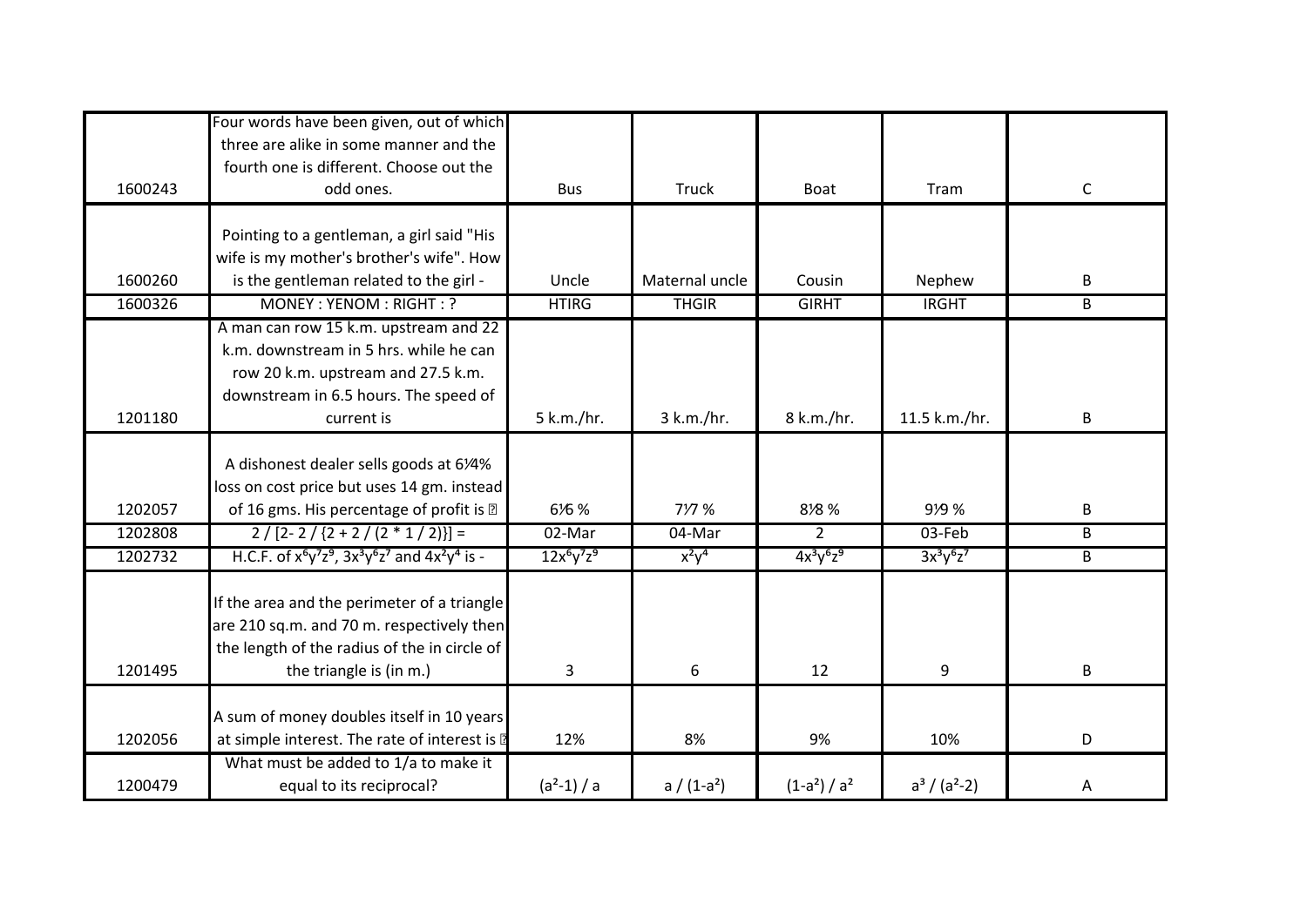| 1202727 | If 5x+7≤3x+9, maximum value of x will be                               | $\overline{2}$ | $\mathbf{1}$     | $1\frac{1}{2}$ | 01-Feb           | B |
|---------|------------------------------------------------------------------------|----------------|------------------|----------------|------------------|---|
|         | Two numbers are in the ratio 4:7. If the                               |                |                  |                |                  |   |
|         | sum of the numbers is 88 then their                                    |                |                  |                |                  |   |
| 1202912 | difference is-                                                         | 3              | 8                | 11             | 24               | D |
|         | The difference between selling price and                               |                |                  |                |                  |   |
| 1202410 |                                                                        | Profit         |                  |                | Discount         |   |
|         | cost price is $-$                                                      |                | Loss             | Marked price   |                  | Α |
|         | The value of Cot1 <sup>o</sup> Cot2 <sup>o</sup> Cot89 <sup>o</sup> is |                |                  |                |                  |   |
| 1201119 | equal to                                                               | 1              | $-1$             | $\mathbf 0$    | 89               | A |
|         |                                                                        |                |                  |                |                  |   |
|         |                                                                        |                |                  |                | Origin and       |   |
| 100296  | ' Orology' is the study of -                                           | <b>Birds</b>   | <b>Mountains</b> | Origans        | history of words | B |
|         |                                                                        |                |                  |                |                  |   |
|         | The male baby horse is called a Fill                                   |                |                  |                |                  |   |
| 102605  | in the blank with the correct option.                                  | Colt           | Filly            | Mare           | Fawn             | Α |
|         |                                                                        |                |                  |                |                  |   |
|         | The perimeter of a square and a                                        |                |                  |                |                  |   |
|         | rectangle is 48 m. each. The difference in                             |                |                  |                |                  |   |
|         | their areas is 4 sq.m. The measurement                                 |                |                  |                |                  |   |
| 1202261 | of the rectangle are $-$                                               | 14 m., 10 m.   | 18 m., 6 m.      | 13 m., 11 m.   | 16 m., 8 m.      | Α |
|         | By subtracting a number from both                                      |                |                  |                |                  |   |
|         | numerator & denominator the ratio 3:4                                  |                |                  |                |                  |   |
|         | changes to the ratio 5:7. The value of the                             |                |                  |                |                  |   |
| 1200640 | number is                                                              | 01-Feb         | 01-Mar           | 01-Apr         | 01-May           | А |
|         | Fill in the blank :- The least number is                               |                |                  |                |                  |   |
|         | , subtracted from 50 will make it                                      |                |                  |                |                  |   |
| 1202703 | divisible by 7.                                                        | 0              | $\overline{2}$   | 8              | $\mathbf{1}$     | D |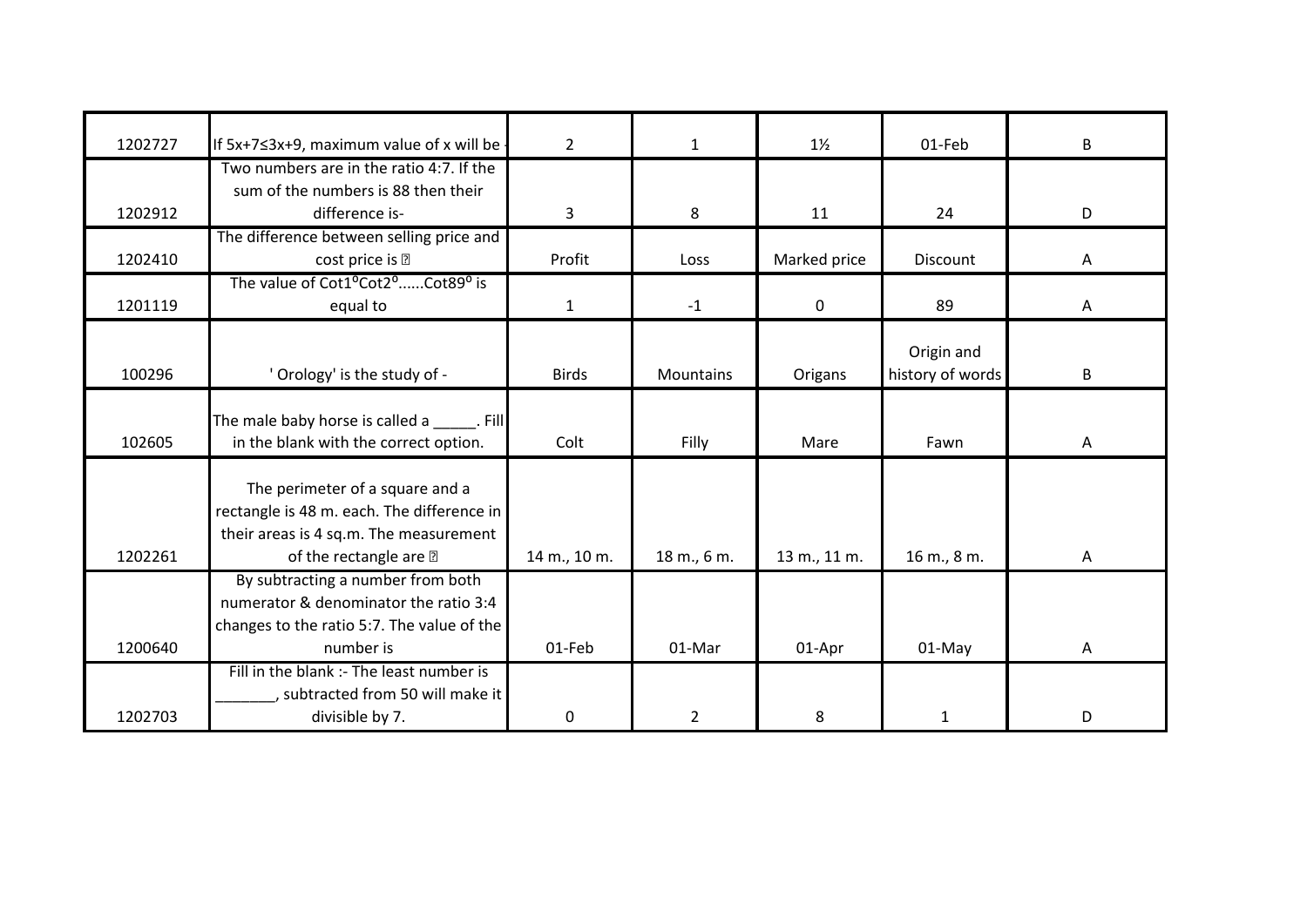|         | Ratios of money of A,B and C are 6:3:2. If<br>the sum of the amount of money of B<br>and C are Rs.70,000 find the amount of                                                                                                         |                                          |                                       |                                         |                                         |   |
|---------|-------------------------------------------------------------------------------------------------------------------------------------------------------------------------------------------------------------------------------------|------------------------------------------|---------------------------------------|-----------------------------------------|-----------------------------------------|---|
| 1201624 | money of A.                                                                                                                                                                                                                         | Rs.84,000                                | Rs.85,000                             | Rs.86,000                               | Rs.90,000                               | Α |
| 1200981 | Base of a prism is a square and its height<br>is 10cm, its volume is 360 cu.cm, each<br>side of the base of the prism is -                                                                                                          | 6cm                                      | 6.5cm                                 | 9cm                                     | 9.5cm                                   | Α |
| 100125  | Replace the portion of the sentence in<br>capitals with a phrase / idiom choosing<br>from the alternatives given below: If you<br>continue to be negligent about your work<br>and take everything casually you will be<br>PUNISHED. | (be) at a loss.                          | (be) at stake.                        | (be) at daggers<br>drawn.               | (be) brought to<br>book.                | D |
| 100940  | Find out the correctly spelt word from                                                                                                                                                                                              | Recesion                                 | Receison                              | Recesson                                | Recession                               | D |
| 100513  | Tick the correct answer                                                                                                                                                                                                             | Diwali<br>corresponds<br>along Christmas | Diwali<br>corresponds to<br>Christmas | Diwali<br>corresponds<br>with Christmas | Diwali<br>corresponds<br>from Christmas | B |
| 102602  | Fill in the blank with a word denoting<br>group or collection. Select the correct<br>of bees.<br>option: A                                                                                                                          | Herd                                     | Swarm                                 | <b>Nest</b>                             | <b>Stock</b>                            | B |
| 101401  | Choose the most appropriate preposition<br>to fill in the blanks; Children take great<br>pleasure -----visiting the zoo.                                                                                                            | on                                       | in                                    | about                                   | over                                    | B |
| 101124  | The opposite of 'rare' is                                                                                                                                                                                                           | ordinary                                 | common                                | unusual                                 | searce                                  | B |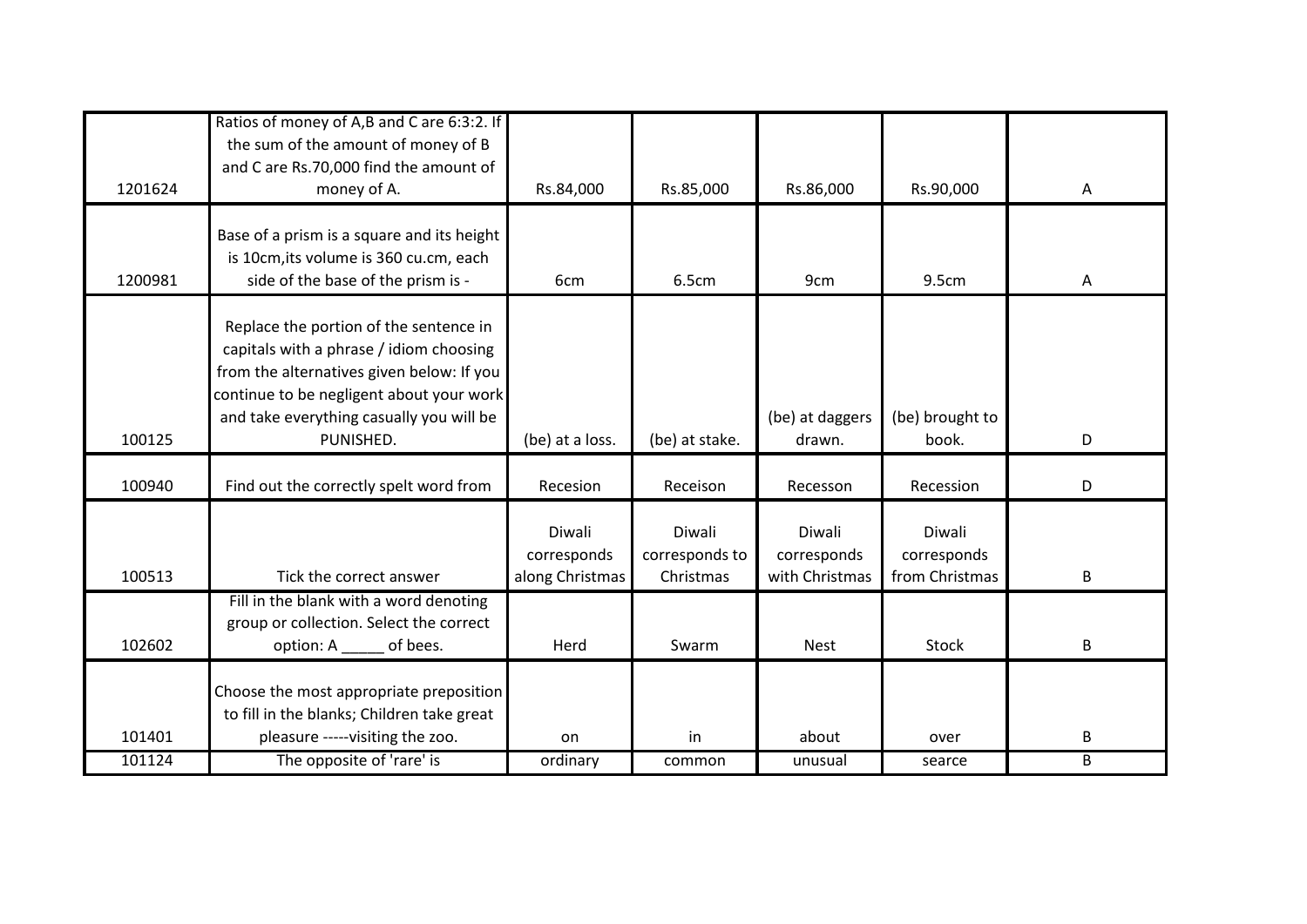|         | He said to me, 'Let us go home'. Change      |                 | He ordered that | He told to me   | He suggested to |              |
|---------|----------------------------------------------|-----------------|-----------------|-----------------|-----------------|--------------|
|         | into indirect speech. choose the correct     | He requested    | we should go    | that we should  | me that we      |              |
| 100788  | answer from the alternatives given.          | me to go home.  | home.           | go home         | should go home. | D            |
|         |                                              |                 |                 |                 |                 |              |
| 100945  | Find out the correctly spelt word from       | <b>Arobicks</b> | Aerobics        | Arrobics        | Aerrobics       | B            |
|         | The respiratory organ of Crocodile and       |                 |                 |                 |                 |              |
| 401105  | Whale is                                     | Skin            | Lung            | Gill            | Trachea         | B            |
| 500143  | Total number of seat in Loksabha             | 545             | 550             | 552             | 555             | А            |
|         |                                              |                 |                 | Sri Bankim      | Sri Sarat       |              |
|         |                                              | Sri Rabindra    |                 | Chandra         | Chandra         |              |
| 701409  | Banamahotsav was introduced by               | nath Tagore     | Sri Aurobinda   | Chatterjee      | Chatterjee      | Α            |
|         | For which value of k the equation (3-        |                 |                 |                 |                 |              |
|         | $k/2$ ) $x^2+5x+9=0$ will not be a quadratic |                 |                 |                 |                 |              |
| 1201647 | equation ?                                   | $\mathbf 0$     | $\overline{2}$  | 3               | 6               | D            |
|         | The largest fraction among the following     |                 |                 |                 |                 |              |
| 1202704 | $is_$                                        | 05-Sep          | 31/45           | 13/18           | 63/90           | C            |
|         | Average of prime numbers in between 80       |                 |                 |                 |                 |              |
| 1200605 | and 90 is                                    | 84              | 85              | 86              | 87              | C            |
| 100231  | What is the verb form of 'circle'.           | Incircle        | Uncircle        | <b>Becircle</b> | Encircle        | D            |
|         |                                              |                 |                 |                 |                 |              |
|         | Choose the correct option : "He was          |                 |                 |                 |                 |              |
| 100315  | helped in his work by ------- European."     | Α               | An              | The             | From            | Α            |
|         | The patriot died a cause. The                |                 |                 |                 |                 |              |
| 101832  | preposition will be                          | of              | for             | about           | by              | B            |
|         |                                              |                 |                 |                 |                 |              |
|         | Choose the synonym of the word 'bliss'       |                 |                 |                 |                 |              |
| 101365  | from the following alternatives:             | bless           | worship         | joy             | morbid          | $\mathsf{C}$ |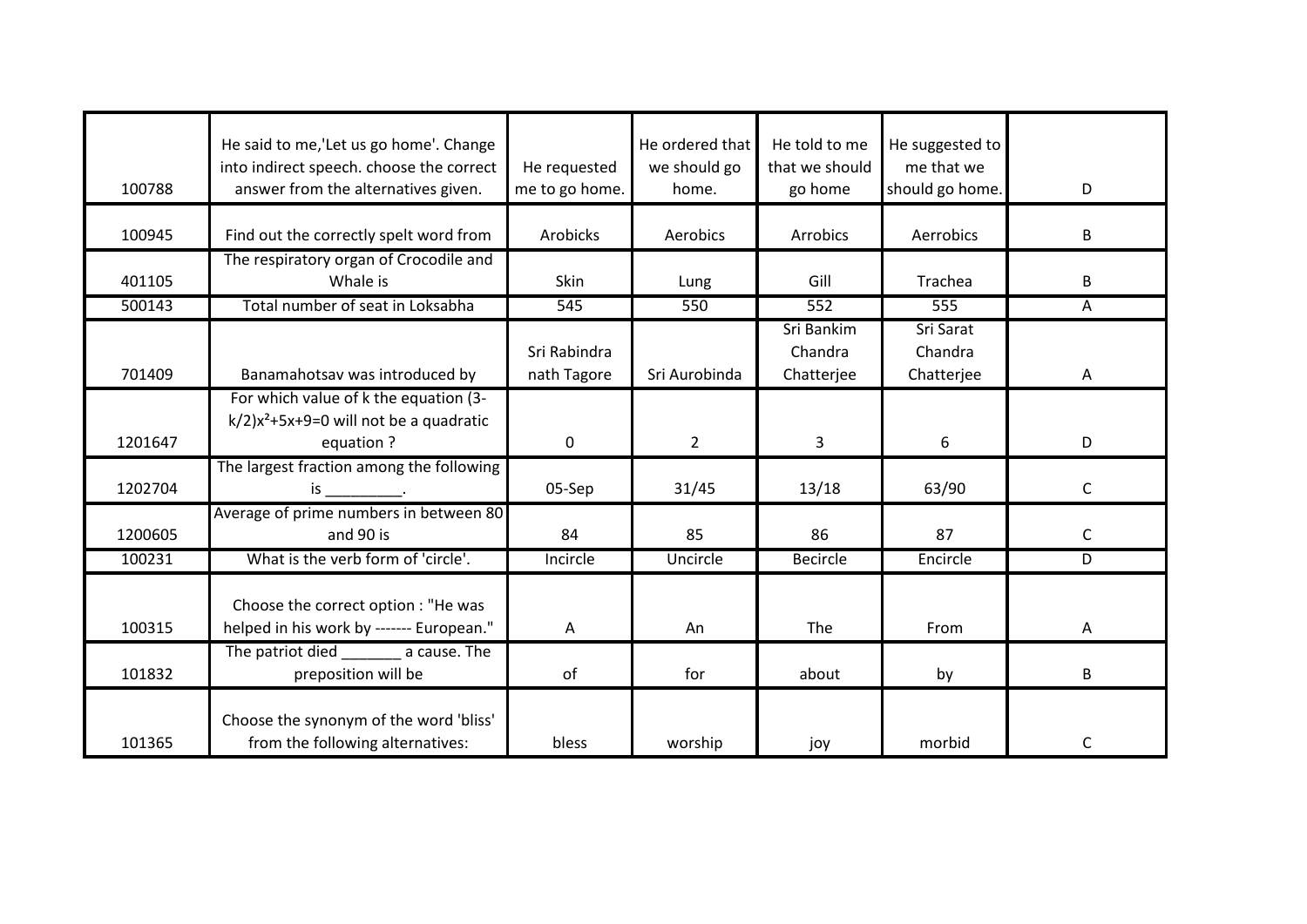|         | He showed<br>concern for his<br>nephew. Fill in the blank with correct                       |                               |                           |                                    |                       |   |
|---------|----------------------------------------------------------------------------------------------|-------------------------------|---------------------------|------------------------------------|-----------------------|---|
| 101387  | alternatives:                                                                                | a little                      | a few                     | few                                | little                | D |
| 100771  | She congratulated me __ my success. Fill<br>in with suitable preposition:-                   | on                            | at                        | for                                | by                    | Α |
| 402152  | Ranthambore National Park is situated in                                                     | Punjab                        | Rajasthan                 | Gujrat                             | Madhyapradesh         | B |
| 500191  | P.N. Thakur was the pet name of                                                              | Subhas Chandra<br><b>Bose</b> | Rasbehari Basu            | <b>Binoy Basu</b>                  | Chitta Ranjan<br>Das  | B |
| 802247  | World environment day is                                                                     | 8th March                     | 5th June                  | 1st July                           | 31st December         | B |
| 801779  | The Chief Minister of Gujrat is-                                                             | Yashodaben<br>Patel           | Anandiben Patel           | Leelaben Patel                     | Saraswatiben<br>Patel | B |
| 900226  | Who is the Chief Election Commissioner<br>of India?                                          | Dr. Nadim Zaidi               | H.S. Brahma               | S.Y. Qureishi                      | V.S. Sampath          | Α |
| 802078  | Bismilah Khan is related to:                                                                 | Santoor                       | Sarod                     | Flute                              | Shehnai               | D |
| 900088  | For which of the following disciplines is<br>the Nobel Prize awarded?                        | Physics and<br>Chemistry      | Physiology or<br>Medicine | Literature, Peace<br>and Economics | All of the Above      | D |
| 900621  | Kaziranga National Park is famous for<br>conservation of                                     | Deers                         | <b>Tigers</b>             | Rhinos                             | Leopards              | C |
| 1202242 | The greatest number among $\sqrt{2}$ , $\sqrt[3]{3}$ , $\sqrt[3]{4}$<br>and $4\sqrt{5}$ is - | $3\sqrt{4}$                   | $4\sqrt{5}$               | V <sub>2</sub>                     | $6\sqrt{3}$           | Α |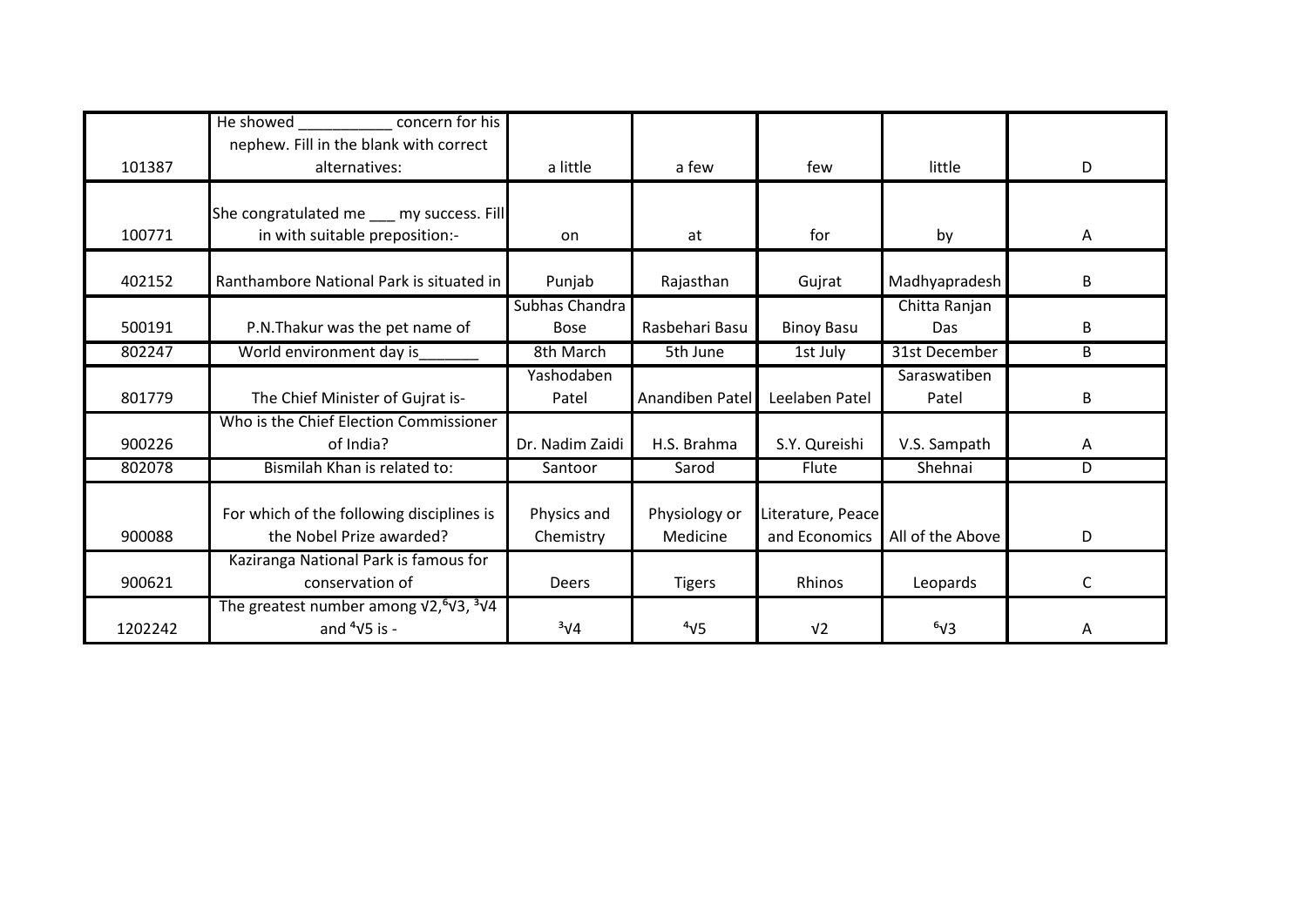|         | The price of a car is Rs. 1,25,000. It was                     |                |                  |                   |                  |   |
|---------|----------------------------------------------------------------|----------------|------------------|-------------------|------------------|---|
|         | insured to 90% of its price. The car was                       |                |                  |                   |                  |   |
|         | damaged completely in an accident and                          |                |                  |                   |                  |   |
|         | the insurance company paid 85% of                              |                |                  |                   |                  |   |
|         | insurance. The difference between the                          |                |                  |                   |                  |   |
|         | price of the car and the amount received                       |                |                  |                   |                  |   |
| 1202960 | is (in Rs.)                                                    | 29,375         | 18,750           | 9,562.50          | 6,250            | Α |
|         | The smallest 3-digit number which is                           |                |                  |                   |                  |   |
| 1202398 | divisible by 5 and 9 both is $-$                               | 135            | 105              | 115               | 225              | A |
|         | If $2x\sin 60^\circ \cos^2 30^\circ = 1$ , then the value of x |                |                  |                   |                  |   |
| 1202230 | will be $-$                                                    | 01-Feb         | 4/3 <sup>3</sup> | $2/\sqrt{3}$      | $\sqrt{3}/4$     | B |
| 1202222 | $x \text{ m./sec} =$<br>k.m./hour.                             | 18x/5          | 36x              | 3x/50             | x/36             | A |
|         |                                                                |                |                  |                   |                  |   |
|         | Change the voice of the given sentence.                        | I would have   | I would have     | I will have being | I will have been |   |
|         | Choose the one from the alternatives                           | been helped by | helped by        | helped by         | helped by        |   |
| 101461  | given: Mayank will have helped me.                             | Mayank         | Mayank           | Mayank            | Mayank           |   |
|         |                                                                |                |                  |                   |                  | D |
|         |                                                                |                |                  |                   |                  |   |
|         | Choose the correct alternative to fill up                      |                |                  |                   |                  |   |
|         | the blank space in the sentence below:-                        |                |                  |                   |                  |   |
|         | The physician was worried about the                            |                |                  |                   |                  |   |
|         | possibility of finding a                                       |                |                  |                   |                  |   |
| 100107  | growth in the patient's stomach.                               | benign         | malicious        | chronic           | malignant        | D |
|         | Fill in the blank: You should be sorry                         |                |                  |                   |                  |   |
| 100544  | your conduct                                                   | of             | for              | at                | about            | B |
|         | Choose the word from the alternatives to                       |                |                  |                   |                  |   |
| 100101  | express the meaning of the given word:<br>Audacity-            | Strength       | <b>Boldness</b>  | Solidity          | Courage          | B |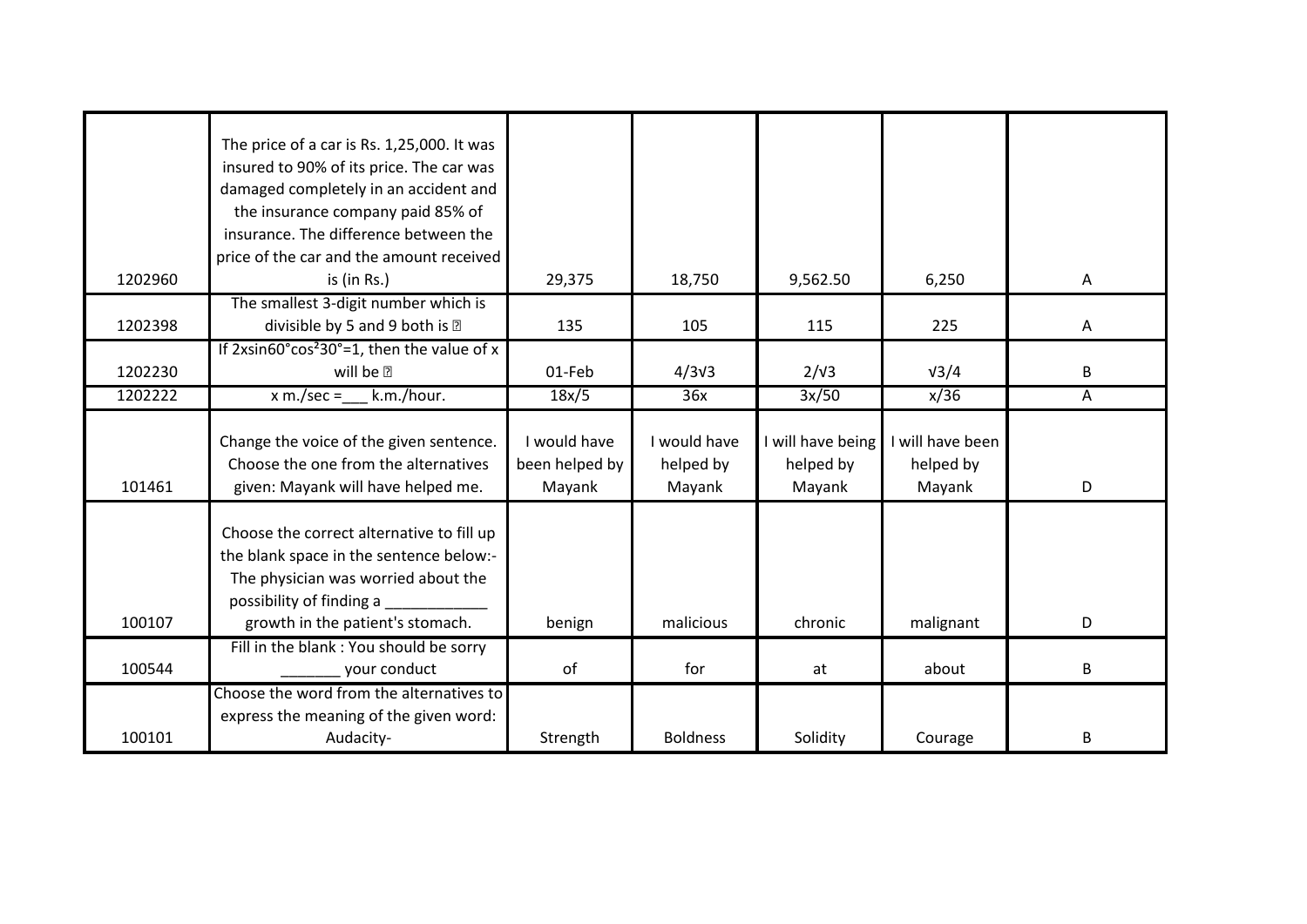|        | The postman knocked the door.                 |                  |                |                                |                  |              |
|--------|-----------------------------------------------|------------------|----------------|--------------------------------|------------------|--------------|
| 100762 | Fill in with correct preposition:-            | in               | by             | at                             | on               | $\mathsf{C}$ |
|        | The audience---requested to take their        |                  |                |                                |                  |              |
|        | seats. Chose the correct words to fill in     |                  |                |                                |                  |              |
| 100603 | the blanks:                                   | has              | is             | are                            | he               | $\mathsf C$  |
|        |                                               | He may be        |                |                                | He is poor       |              |
|        |                                               | poor, else he is | He is poor but | He is either poor              | inspite of being |              |
| 100678 | Choose the sentence which is correct.         | honest.          | he is honest.  | or honest.                     | honest.          | B            |
|        | I met a boy. He was very cruel. Join the      |                  |                |                                |                  |              |
| 101396 | sentence with a suitable linker:              | whom             | whot           | that                           | who              | D            |
|        | The Theory of Relativity was discovered       |                  |                |                                |                  |              |
| 200350 | by                                            | Darwin           | Einstein       | Archimedes                     | Enrico Fermi     | B            |
|        |                                               |                  |                |                                |                  |              |
| 400994 | "Origin of species" written by -              | Mendel           | Lamarck        | De Vries                       | Darwin           | D            |
|        | The most important rock forming mineral       |                  |                |                                |                  |              |
| 600403 | is                                            | Iron             | Silica         | Magnesium                      | Carbonates       | B            |
|        |                                               |                  |                |                                |                  |              |
|        | Before being elected as the President of      |                  |                |                                |                  |              |
|        | India, Shri Pranab Mukherji was the           |                  |                |                                |                  |              |
| 800545 | Minister in charge of the -                   | Home Dept.       | Finance Dept.  | Industry Dept.                 | Rail Dept.       | B            |
|        | Which poet does the pseudonym,                | Madhusudan       |                |                                |                  |              |
| 802262 | Juvenis, belong to?                           | Dutta            | Dirozeo        | Amita Choudhari Narayan Sanyal |                  | B            |
|        |                                               | Randomly         | Readily        |                                |                  |              |
|        |                                               | Accessible       | Accessible     | Random Access                  | Read access and  |              |
| 900043 | RAM stand for<br>and the contract of the con- | Memory           | Memory         | Memory                         | Memorize         | $\mathsf C$  |
|        |                                               |                  |                |                                |                  |              |
|        | The Capital of India was shifted from         |                  |                |                                |                  |              |
| 500959 | Calcutta to Delhi during the reign of         | Lord Minto       | Lord Curzon    | Lord Hardinge                  | Chelmsford       | C            |